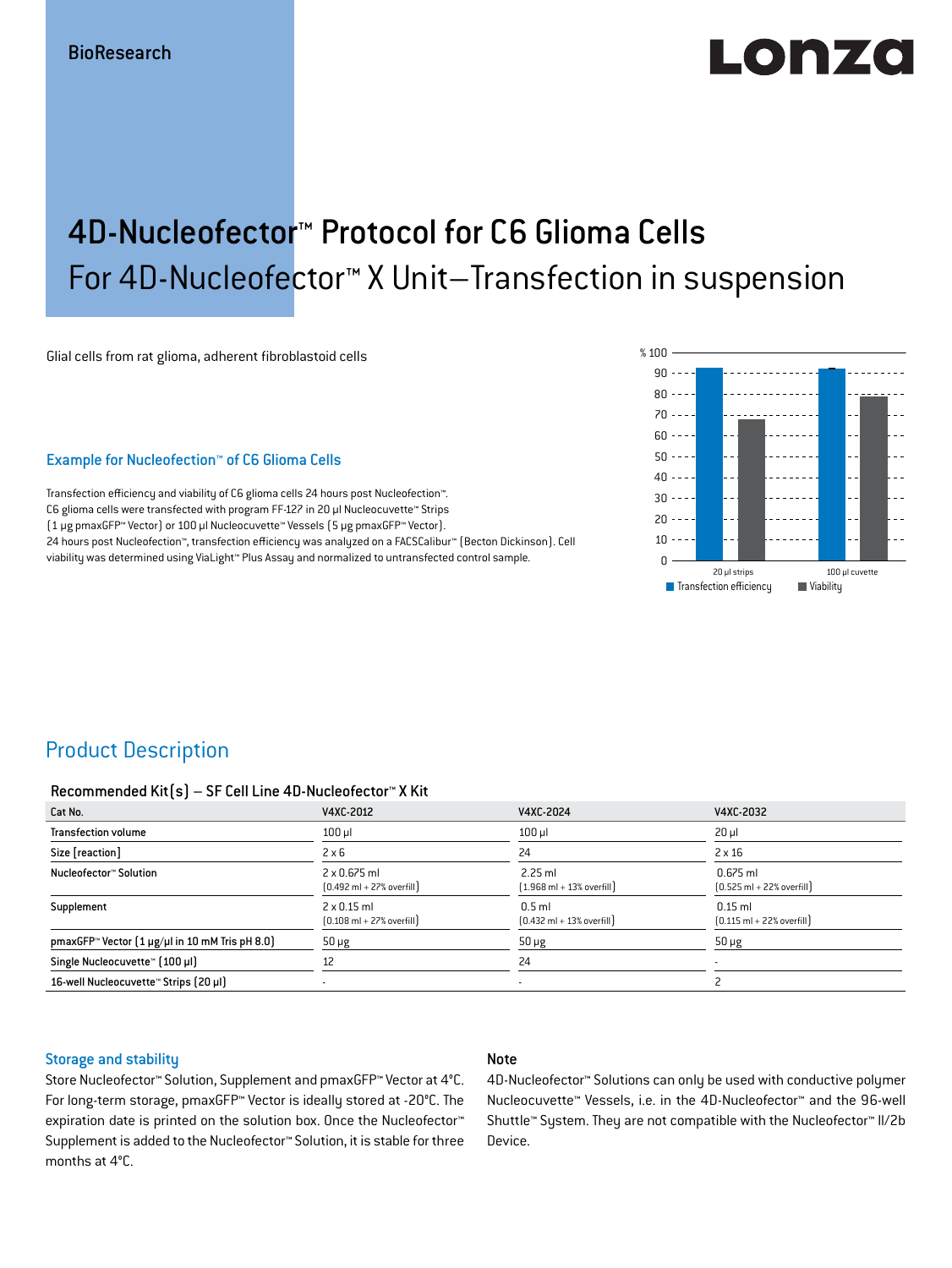### Required Material

### Note

Please make sure that the supplement is added to the Nucleofector<sup>™</sup> Solution prior to use. For preparing aliquots, mix Nucleofector™ Solution and Supplement in a ratio of 4.5 : 1 (see Table 1).

- 4D-Nucleofector™ System (4D-Nucleofector™ Core and X Unit)
- Supplemented 4D-Nucleofector™ Solution at room temperature
- Supplied 100 µl single Nucleocuvette™ or 20 µl 16-well Nucleocuvette™ Strips
- Compatible tips for 20 µl Nucleocuvette™ Strips: epT.I.P.S. [US/ CDN: Eppendorf North America, Cat. No. 2491.431, Rest of World: Eppendorf AG, Cat. No. 0030073.266], Matrix TallTips™ [Matrix Technologies Corp., Cat. No. 7281] or LTS Tips [Rainin Instrument, LLC, Cat. No. SR-L10F, SR/SS-L250S, SR/SS-L300S]. Before using other types of pipette tips, please ensure they reach the bottom of the Nucleocuvette™ wells without getting stuck
- Supplied pmaxGFP™ Vector, stock solution 1 μg/μl

#### Note

When using pmaxGFP™ Vector as positive control, dilute the stock solution to an appropriate working concentration that allows pipetting of the recommended amounts per sample (see Table 3). Make sure that the volume of substrate solution added to each sample does not exceed 10% of the total reaction volume (2 μl for 20 μl reactions; 10 μl for 100 μl reactions).

- Substrate of interest, highly purified, preferably by using endotoxin-free kits; A260:A280 ratio should be at least 1.8
- Cell culture plates of your choice
- For detaching cells: 0.5 mg/ml Trypsin and 0.2 mg/ml EDTA in PBS and supplemented culture media or PBS/0.5% BSA
- Culture medium: F-12K Nutrient Mixture (+ ) L-Glutamine [Life Technologies; Cat. No. 21127] supplemented with 2.5% fetal calf serum (FCS) and 15% horse serum, 100 μg/ml streptomycin, 100 U/ml penicillin
- Prewarm appropriate volume of culture medium to 37°C (see Table 2)
- Appropriate number of cells/sample (see Table 3)

### 1. Pre Nucleofection™

### Cell culture recommendations

- 1.1 Replace media every 2 days
- 1.2 Passage cells after reaching 80–100% confluency. Do not use cells that have been cultured for more than 30 passages
- 1.3 Seed out  $7 \times 10^4$  cells/cm<sup>2</sup>
- 1.4 Subculture at least 2 days before Nucleofection™

### **Trypsinization**

- 1.5 Remove media from the cultured cells and wash cells once with an appropriate volume of PBS
- 1.6 For harvesting, incubate the cells ~5 minutes at 37°C with an appropriate volume of indicated trypsinization reagent (please see required material)
- 1.7 Neutralize trypsinization reaction with supplemented culture medium or PBS/0.5% BSA once the majority of the cells (>90%) have been detached

### 2. Nucleofection™

For Nucleofection™ Sample contents and recommended Nucleofector™ Program, please refer to Table 3.

- 2.1 Please make sure that the entire supplement is added to the Nucleofector™ Solution
- 2.2 Start 4D-Nucleofector™ System and create or upload experimental parameter file (for details see device manual)
- 2.3 Select/Check for the appropriate Nucleofector™ Program (see Table 3)
- 2.4 Prepare cell culture plates by filling appropriate number of wells with desired volume of recommended culture media (see Table 2) and pre-incubate/equilibrate plates in a humidified 37°C/5% CO<sub>2</sub> incubator
- 2.5 Pre-warm an aliquot of culture medium to 37°C (see Table 2)
- 2.6 Prepare plasmid DNA or pmaxGFP™ Vector or siRNA (see Table 3)
- 2.7 Harvest the cells by trypsinization (please see 1.5–1.7)
- 2.8 Count an aliquot of the cells and determine cell density
- 2.9 Centrifuge the required number of cells (see Table 3) at 90xg for 10 minutes at room temperature. Remove supernatant completely
- 2.10 Resuspend the cell pellet carefully in room temperature 4D-Nucleofector™ Solution (see Table 3)
- 2.11 Prepare mastermixes by dividing cell suspension according to number of substrates
- 2.12 Add required amount of substrates to each aliquot (max. 10% of final sample volume)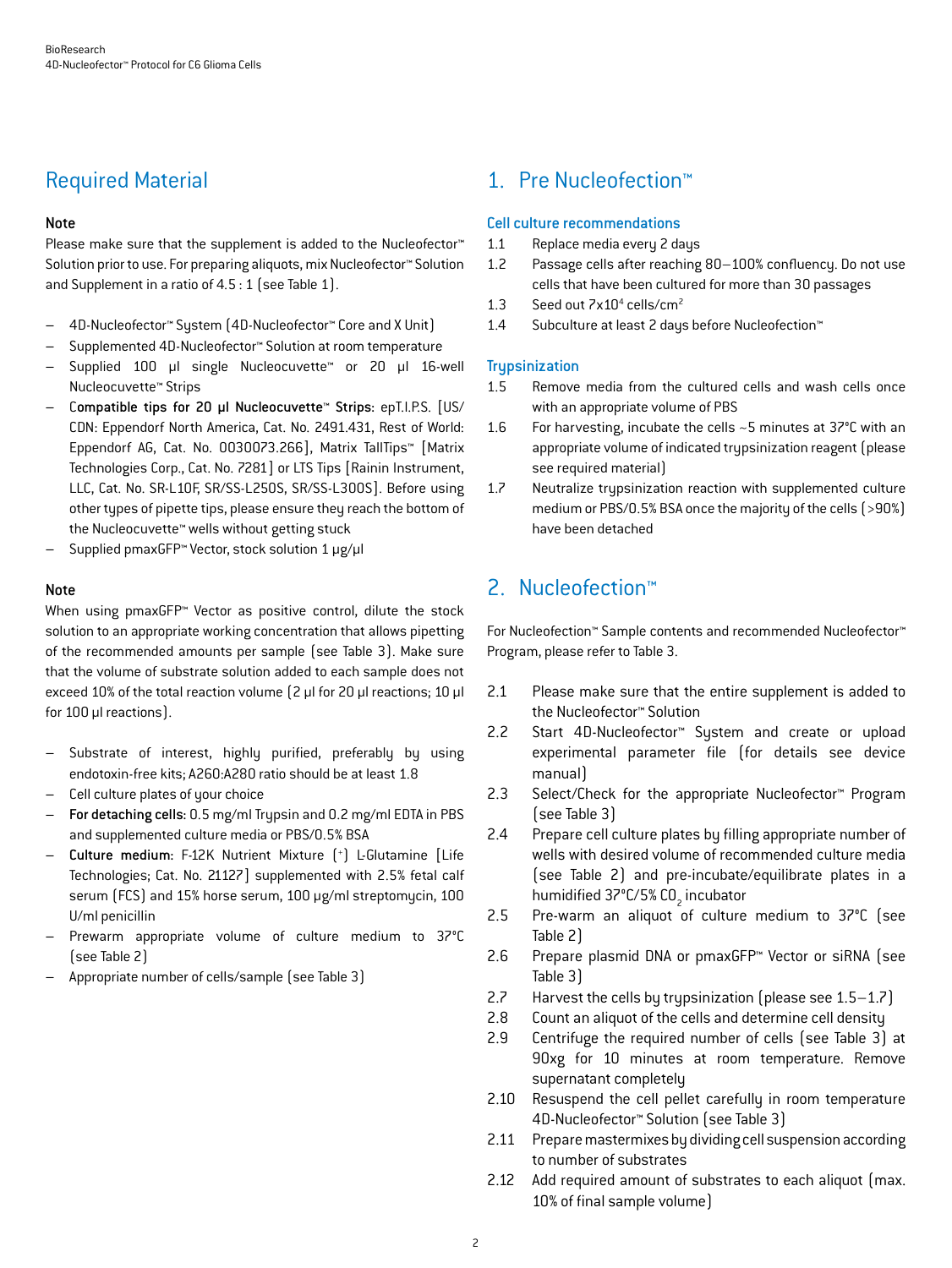### 2.13 Transfer mastermixes into the Nucleocuvette™ Vessels

#### Note

As leaving cells in Nucleofector™ Solution for extended periods of time may lead to reduced transfection efficiency and viability it is important to work as quickly as possible. Avoid air bubbles while pipetting

- 2.14 Gently tap the Nucleocuvette™ Vessels to make sure the sample covers the bottom of the cuvette
- 2.15 Place Nucleocuvette™ Vessel with closed lid into the retainer of the 4D-Nucleofector™ X Unit. Check for proper orientation of the Nucleocuvette™ Vessel
- 2.16 Start Nucleofection™ Process by pressing the "Start" on the display of the 4D-Nucleofector™ Core Unit (for details, please refer to the device manual)
- 2.17 After run completion, carefully remove the Nucleocuvette™ Vessel from the retainer
- 2.18 Resuspend cells with pre-warmed medium (for recommended volumes see Table 2). Mix cells by gently pipetting up and down two to three times. When working with the 100 µl Nucleocuvette™ use the supplied pipettes and avoid repeated aspiration of the sample
- 2.19 Plate desired amount of cells in culture system of your choice (for recommended volumes see Table 2).

### 3. Post Nucleofection™

3.1 Incubate the cells in humidified 37  $°C/5%$  CO<sub>2</sub> incubator until analysis. Gene expression or down regulation, respectively, is often detectable after only 4–8 hours

### Additional Information

For an up-to-date list of all Nucleofector™ References, please refer to: www.lonza.com/nucleofection-citations

For more technical assistance, contact our Scientific Support Team:

#### USA /Canada

Phone: 800 521 0390 (toll-free) Fax: 301 845 8338 E-mail: scientific.support@lonza.com

#### Europe and Rest of World

Phone: +49 221 99199 400 Fax: +49 221 99199 499 E-mail: scientific.support.eu@lonza.com

### Lonza Cologne GmbH

50829 Cologne, Germany

Please note that the Nucleofector™ Technology is not intended to be used for diagnostic purposes or for testing or treatment in humans.

The Nucleofector™ Technology, comprising Nucleofection™ Process, Nucleofector™ Device, Nucleofector™ Solutions, Nucleofector ™ 96-well Shuttle™ System and 96-well Nucleocuvette™ plates and modules is covered by patent and/or patent-pending rights owned by the Lonza Group Ltd or its affiliates.

Nucleofector, Nucleofection, 4D-Nucleofector, Nucleocuvette and maxGFP are registered trademarks of the Lonza Cologne GmbH in Germany and/or U.S. and/or other countries.

Other product and company names mentioned herein are the trademarks of their respective owners.

This kit contains a proprietary nucleic acid coding for a proprietary copepod fluorescent protein intended to be used as a positive control with this Lonza product only. Any use of the proprietary nucleic acid or protein other than as a positive control with this Lonza product is strictly prohibited. USE IN ANY OTHER APPLICATION REQUIRES A LICENSE FROM EVROGEN. To obtain such a license, please contact Evrogen at license@evrogen. com.

The CMV promoter is covered under U.S. Patents 5,168,062 and 5,385,839 and its use is permitted for research purposes only. Any other use of the CMV promoter requires a license from the University of Iowa Research Foundation, 214 Technology Innovation Center, Iowa City, IA 52242.

Unless otherwise noted, all trademarks herein are marks of the Lonza Group or its affiliates. The information contained herein is believed to be correct and corresponds to the latest state of scientific and technical knowledge. However, no warranty is made, either expressed or implied, regarding its accuracy or the results to be obtained from the use of such information and no warranty is expressed or implied concerning the use of these products. The buyer assumes all risks of use and/or handling. Any user must make his own determination and satisfy himself that the products supplied by Lonza Group Ltd or its affiliates and the information and recommendations given by Lonza Group Ltd or its affiliates are (i) suitable for intended process or purpose, (ii) in compliance with environmental, health and safety regulations, and (iii) will not infringe any third party's intellectual property rights.

© Copyright 2013, Lonza Cologne GmbH. All rights reserved. D4XC-2011\_2013-01